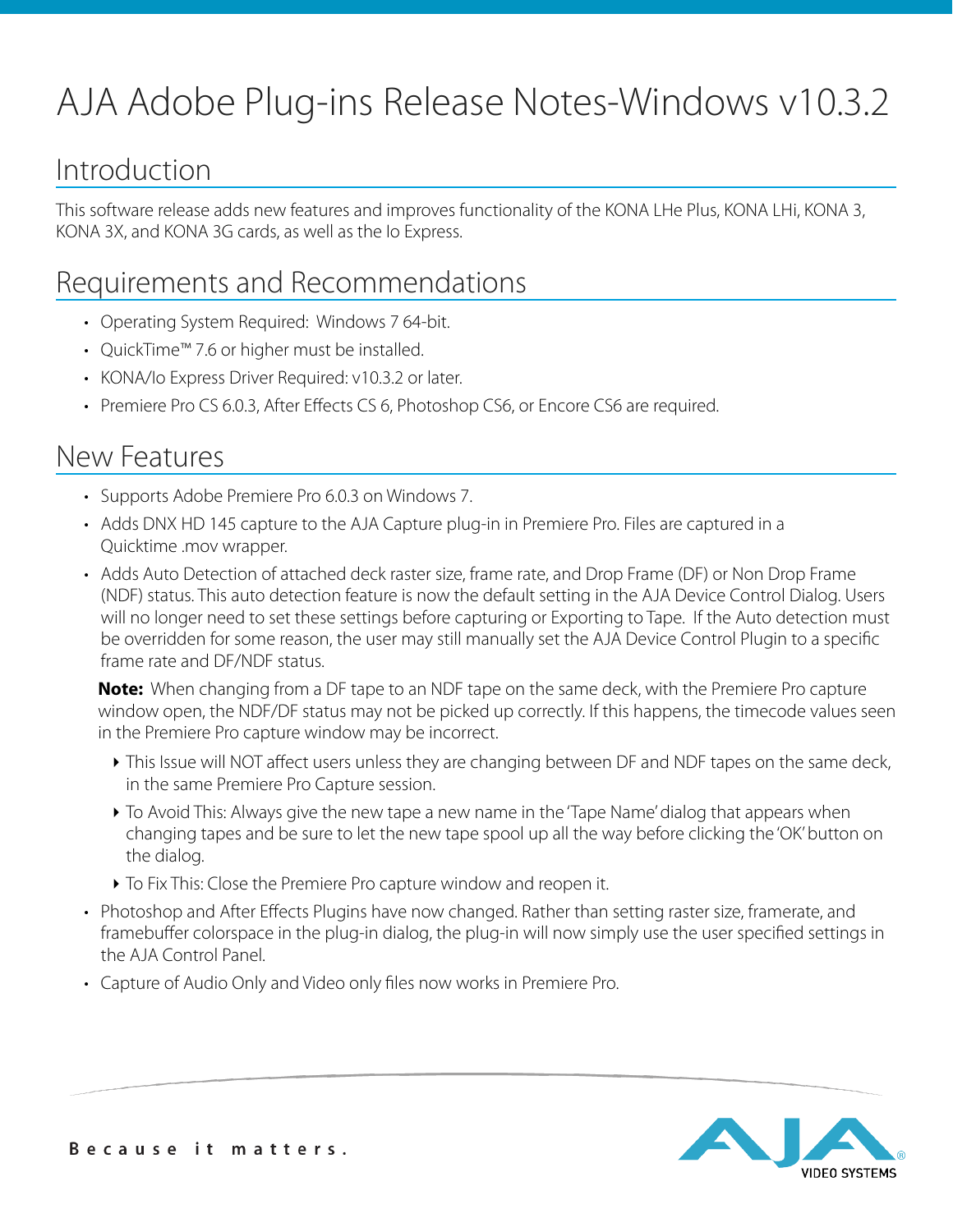- SDI Output of Closed Captioning from Premiere Pro CS 6.0.3 is now supported. Please see Adobe Premiere Pro documentation for information on using the Closed Captioning features of Premiere. For best CC performance, use 8-bit YUV setting in the Transmit settings of the AJA card.
- Dramatically increases speed of RAM preview from After Effects CS6 when using Io Express from around 6fps to RT in 8-bit YUV output mode and very near RT in 10-bit YUV mode when working in a 1080i29.97 comp. 10-bit YUV mode should be real-time in 1080 comps with lower framerates.

#### Improvements

- Fixes issue with SD DV 16x9 sequences and clips being output from the AJA hardware incorrectly letterboxed from Premiere Pro.
- Mapping of Audio output is now working in the Premiere Pro Audio Mapping preferences.
- Use of the 'Match Sequence' mode in the AJA Transmit plug-in will now honor the AJA Control Panel P/PsF format settings. For example, the default 'Progressive Format' mode of the AJA control panel is 'use PsF formats'. When a user starts a progressive sequence in Premiere Pro, the AJA Transmit plug-in will match the resolution and framerate of the sequence, and will output progressive segmented frames over the SDI output. If a user instead selects 'use P formats' in the AJA Control Panel, the Premiere Pro output will be true progressive rather than progressive segmented frame.
- Added user message in the Premiere Pro Export to Tape dialog to indicate when no deck is online.
- Fixes issue with audio being lost.
- Fixes issue with Video + Key (V+K) output functionality in After Effects and Photoshop CS6 when using KONA 3 and KONA 3G.
- Fixes issue where After Effects CS6 crashes on shut down when using AJA After Effects plug-in.
- Fixes issue where true 24fps (as opposed to 23.98) captures having incorrect timecode in them.
- Fixes issue up-converting while capturing from analog inputs on KONA LHi in Premiere Pro.
- Fixes issue where batch captured clips will be intermittently off by 1 frame.
- Fixes issue capturing 8 bit RGBA quicktime files in Premiere Pro.
- Fixes issue with last frame of QuickTime files captured during down-conversion using AJA hardware in Premiere Pro.
- Fixes issue where After Effects CS6 has bad output from KONA cards when YUV preview modes are selected for KONA.
- Fixes issue with audio output to AJA hardware being lost when using JKL keys in Premiere Pro.
- Fixes issue with Export to Tape cancellation causing failure in subsequent Export to Tape attempts in Premiere Pro.
- Fixes issue with In-to-Out captures and batch captures in Premiere Pro when capturing from a Ki Pro.
- Fixes issue where capture resolution must match sequence/timeline resolution in Premiere Pro. The AJA Capture plug-in for Premiere Pro will now lock to any resolution of video regardless of the resolution of the project sequences.
- Fixes issue where changing the timebase in the AJA Device Control dialog causes capture failure.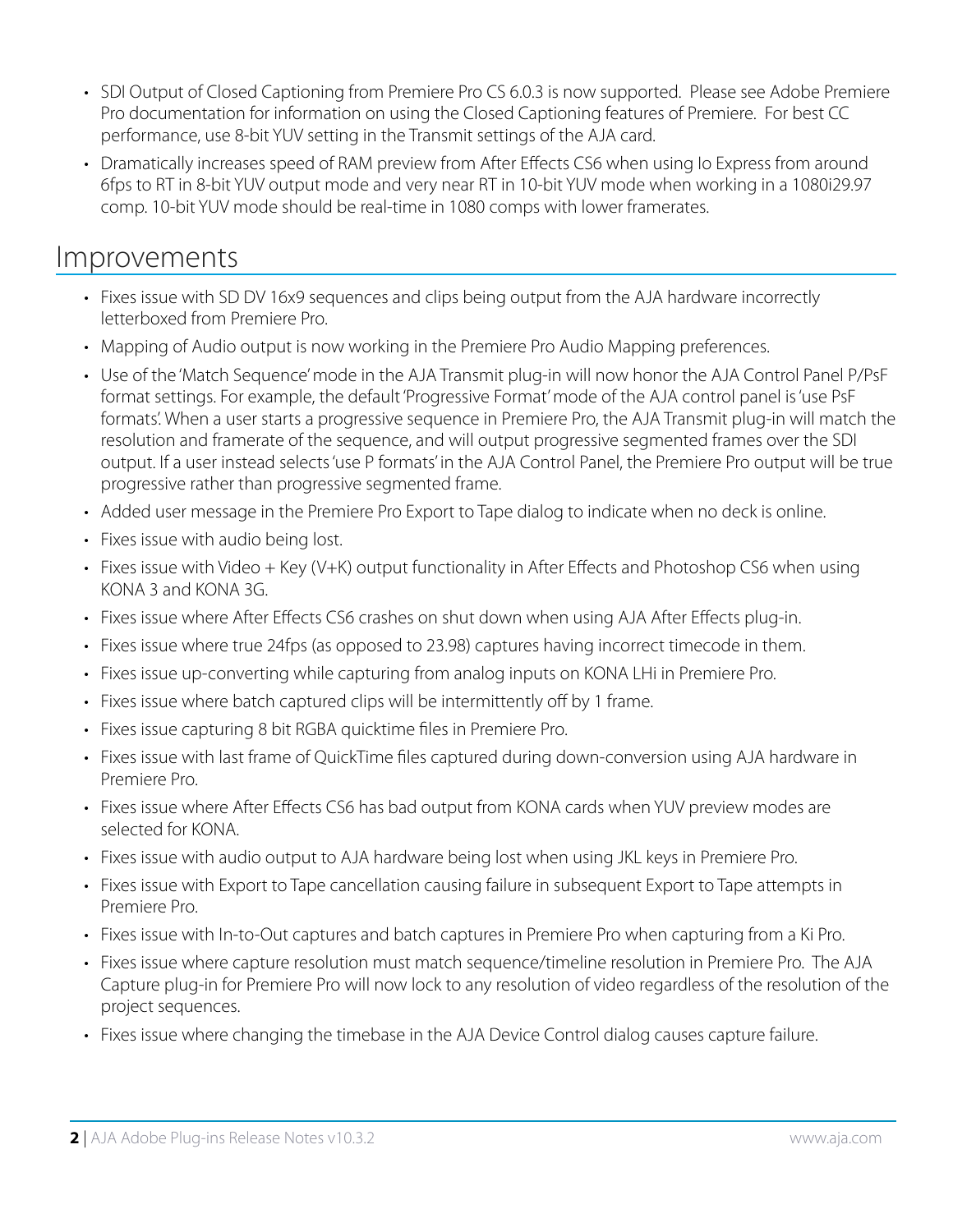- Fixes issues where Export To Tape using most Panasonic decks will fail intermittently.
- Fixes issues where Export to Tape using more than two audio tracks only arms tracks one and two on the deck, causing only two tracks to be laid down on the tape.
- Fixes issue where clicking on the timeline while playing footage in the Source Monitor, in Premiere Pro 6.0.2 or 6.0.3 causes a crash.
- Fixes issue where dragging the CTI in the timeline while the timeline is already playing can cause loss of audio.
- Fixes issue with After Effects and Photoshop output having incorrect colors.
- Changed Default Device control Preroll to 3 seconds.
- Fixes issue where leaving AJA Photoshop Export dialog open causes 100% usage of one processor core.

# Known Issues and Limitations

- 'System Sleep' should not be used with KONA and Io devices. Sleep modes should be disabled in the operating system settings.
- Frames may be dropped on export to tape in some cases using AJA 10.3 plug-ins with Premiere Pro 6.0.0. Be sure to download upcoming plug-in updates from AJA and Premiere Pro updates from Adobe.
- Audio output to the KONA card from Premiere Pro may stop working if a 'Play' command is issued simultaneously while scrubbing the timeline. To work around this issue, click outside of Premiere Pro onto the desktop or another application, then back into Premiere Pro. Also, be sure you have installed the latest AJA plug-ins.
- Closed Captioning output from Premiere Pro is not enabled with this version of plug-ins.
- AJA KONA and Io Core Audio drivers are not used in Premiere Pro. The Core Audio driver will show up in the Premiere Pro Audio Hardware selector, but users should instead select the Premiere Pro default audio device. If the Core Audio driver is selected, some audio problems may occur. See the the AJA Adobe Plugins manual for more information on setting up the audio output in Premiere Pro.
- Io Express currently is not recommended for use in Windows with an Apple MacBook Pro 8.2 or earlier using Bootcamp. Io Express will work in an Apple Mac Pro tower, or in a MacBook Pro 8.3 with Windows and Bootcamp.
- Timecode is not stored in crash captured clips when the timecode source is RS-422. If this is required, use embedded timecode instead of RS-422 timecode.
- Variable frame rates (VFR) with pull down added are not adjusted for timecode.
- 'Crash Capture' and 'Print to Video' will work on Varicam frame rates over HD- SDI, but 'Insert Edit', 'In/Out Capture', and 'Batch Capture' will not
- When insert editing on Panasonic Decks, destructive edits may occur too early on the tape. In order to avoid this, be sure that menu item 202 "ID SEL" is set to "OTHER".
- Preroll shorter than 3 seconds is not recommended for use with any deck, for capture, or layback.
- Premiere Pro defaults to 'Display First Field' in its monitor wing menus. If interlacing issues appear on the output of AJA hardware, try changing this setting to 'Display Both Fields'.